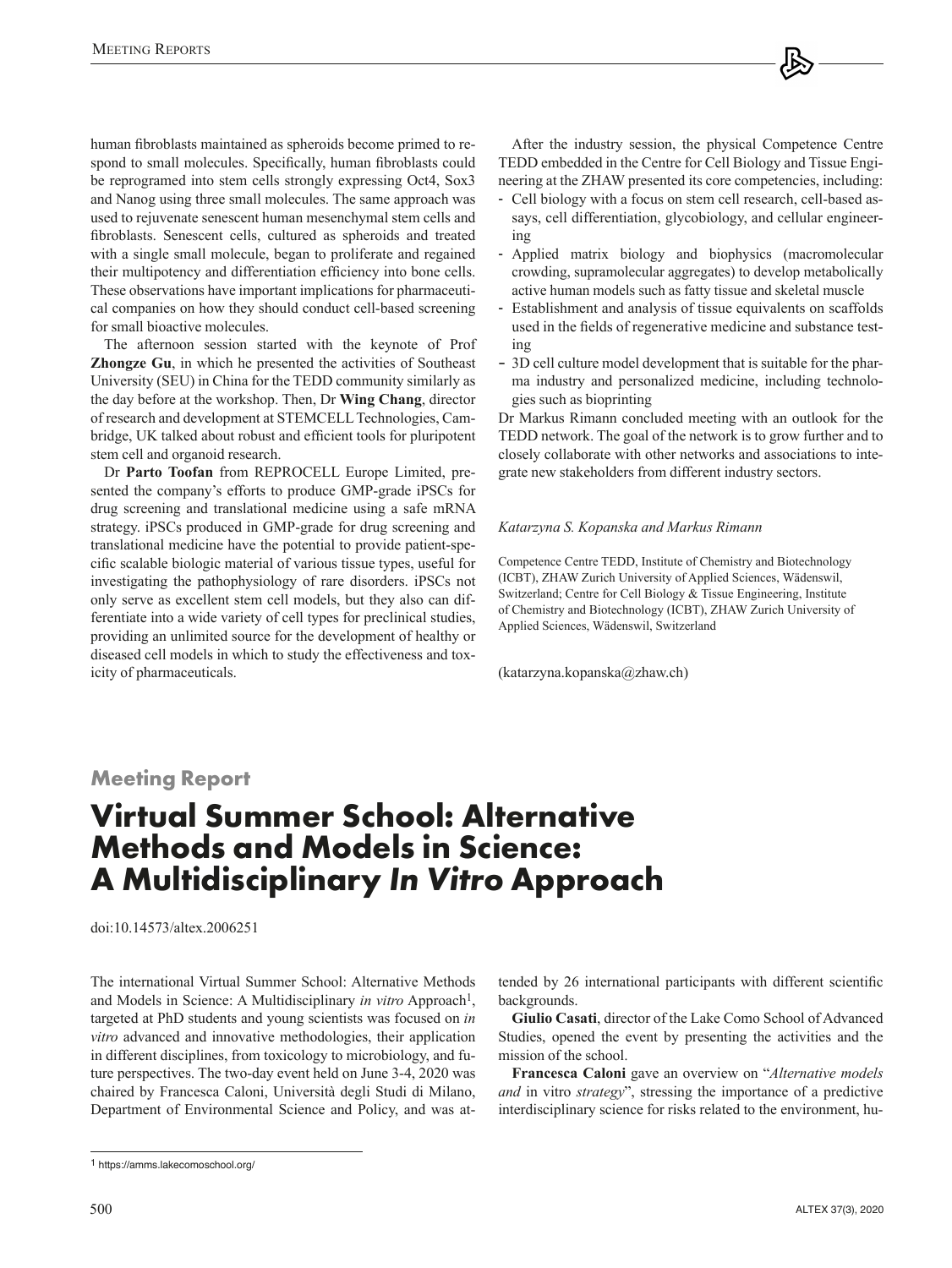man and animal health, together with the application of the 3Rs principle. Alternative *in vitro* models, either as stand-alone methods or as parts of an integrated testing strategy, as simple barrier models or more complex 3D cultures, were described in the context of their role in risk assessment evaluation.

**Helena Kandárová**, CEM & FChFT Bratislava, gave a lecture on "Skin irritation testing in vitro – *3D reconstructed human skin models*". Human skin models (RHSM) and respective *in vitro* protocols have been validated and adopted by regulatory agencies as full or partial replacements of animal experiments, i.e., for skin corrosion and skin irritation as OECD Test Guidelines (TG 431 and 439) and for chemical testing (EU REACH regulation). Recently, the ICH guideline S10 implemented RHSM for phototoxicity assessment of topically applied substances as part of a tiered testing strategy. RHSM are predominantly used for the evaluation of hazard, but they can be applied also in the risk assessment process if appropriate protocols and exposures are used. The cosmetic industry is using RHSM not only to assess the skin tolerance of their products but also to test the efficacy of novel ingredients and formulations. Most recently, RHSM were recognized as useful tools in the assessment of human skin irritation effects of medical devices (De Jong et al., 2018; Kandarova et al., 2018). Wound healing and efficacy studies conducted with RHSM were also discussed.

**Marisa Meloni**, CEO VitroScreen, Milan, Italy, presented a talk entitled: "*Eye irritation: an endless challenge for* in vitro *science*". The process leading to replacement of the Draize rabbit test with alternative non-animal approaches, such as the Integrated Approach on Testing and Assessment (IATA) for Serious Eye Damage and Eye Irritation (OECD, 2017), has taken almost 20 years. The industrial need to evaluate the tolerance of ophthalmic formulations in a more relevant, sensitive and reproducible way compared with the *in vivo* Draize rabbit test has driven the development of alternative approaches that better assess these products under realistic exposure conditions. A multiparametric approach (MEA) with defined acute and repeated protocols on reconstructed human corneal epithelium (HCE) has been used to assess delayed cytotoxicity effects of eye drops and exclude any potential chronic damage to the ocular surface structure. Information on the mechanism of action and reversibility of the damage can be obtained by investigating the expression level of occludin, a functional protein of the tight junctions (Meloni et al., 2010). The results confirmed the reliability, sensitivity and predictivity of the MEA approach on HCE in detecting subclinical signs of cellular toxicity also for so-called "soft" preservatives, suggesting the need to include delayed toxicity evaluation in the biocompatibility and risk assessment of ophthalmological formulations intended for long-term use (Meloni et al., 2019).

**Arno C. Gutleb**, Environmental Research and Innovation (ER-IN) Department, Luxembourg Institute of Science and Technology, gave a lecture entitled: "*Current status of* in vitro *models to evaluate pulmonary toxicity*". Inhalation of chemicals can have a wide range of effects from irritation in the airways, development of respiratory sensitization, to systemic effects. *In vitro* air-liquid interface (ALI) cell culture models have been developed to assess inhalation toxicology relevant endpoints. Such models range in complexity from single cell lines to complex 3D models consisting of several cell types. Adequate exposure techniques are essential when it comes to exposing cells grown at the ALI, and an overview of available exposure devices was presented. ALI cultures can serve as an excellent test case to show the impact of replacing animal-derived products, such as foetal calf serum, which are known to be a source of high experimental variability. The status of development, validation, and needs for further improvements of *in vitro* models and their potential to replace animal experiments in a regulatory context was also discussed.

**Hassan Rashidi**, NIHR Great Ormond Street Hospital Biomedical Research Centre, UCL Great Ormond Street Institute of Child Health, University College London, provided a short history of 2D and 3D cell culture techniques and described the development of a 3D platform based on hepatocytes generated from human pluripotent stem cells (hPSCs) as an *in vitro* tool to evaluate liver toxicity of new lead compounds. 2D-derived HLCs exhibit foetal features and transient phenotype *in vitro*, limiting their clinical application (Cameron et al., 2015). However, novel 3D liver organoids are not suitable for clinical application due to their reliance on animal-derived and undefined biological components. A novel platform was developed to generate hPSC-derived 3D hepatospheres (3D Heps) under xeno-free and GMP-ready conditions (Rashidi et al., 2018). The 3D Heps downregulated the expression of alpha-fetoprotein, a foetal marker, and remained metabolically active and drug-inducible for over a year in culture, providing an *in vitro* platform to evaluate long-term hepatotoxicity. Notably, generated 3D tissues provided critical liver support in tyrosinemia type-I animal models, indicating that these tissues may be able to treat certain liver diseases in the future.

**Yula Sambuy**, CREA-Research Centre for Food & Nutrition in Rome, Italy, introduced the most common *in vitro* intestinal barrier models and some promising advancements in this field. The human intestinal Caco-2 cell line has been used for thirty years to study intestinal toxicology and physiology. Derived from a colon adenocarcinoma, it can be made to differentiate on permeable substrates into a monolayer of polarized cells, coupled by functional tight and adherence junctions and expressing several transport and metabolic features of the absorptive enterocytes of the small intestine. However, cell- and culture-dependent factors strongly affect the expression of fully differentiated features (Sambuy et al., 2005). Newer approaches involve co-culture models of Caco-2 with other intestinal cell types, and 3D-intestinal preparations from normal human tissue have become available. Human induced pluripotent stem cells and organoid technologies (Nakamura and Sato, 2018) promise to be the next step towards obtaining human tissue-relevant models of the intestinal mucosa.

**Teresa Coccini**, Laboratory of Clinical and Experimental Toxicology, ICS Maugeri, IRCCS Pavia, Italy, presented a talk entitled "*Human cell-based models for neurotoxicity*". *In vitro* cellbased models for neurotoxicology research are moving on from simple *in vitro* systems with single cell types to more advanced models including 3D models (spheroids), cell co-cultures and primary human cells. Human umbilical cord lining (CL) can be used to isolate pluripotent mesenchymal stem cells (hCL-MSCs), which have strong, long-term proliferative ability (self-renewal)